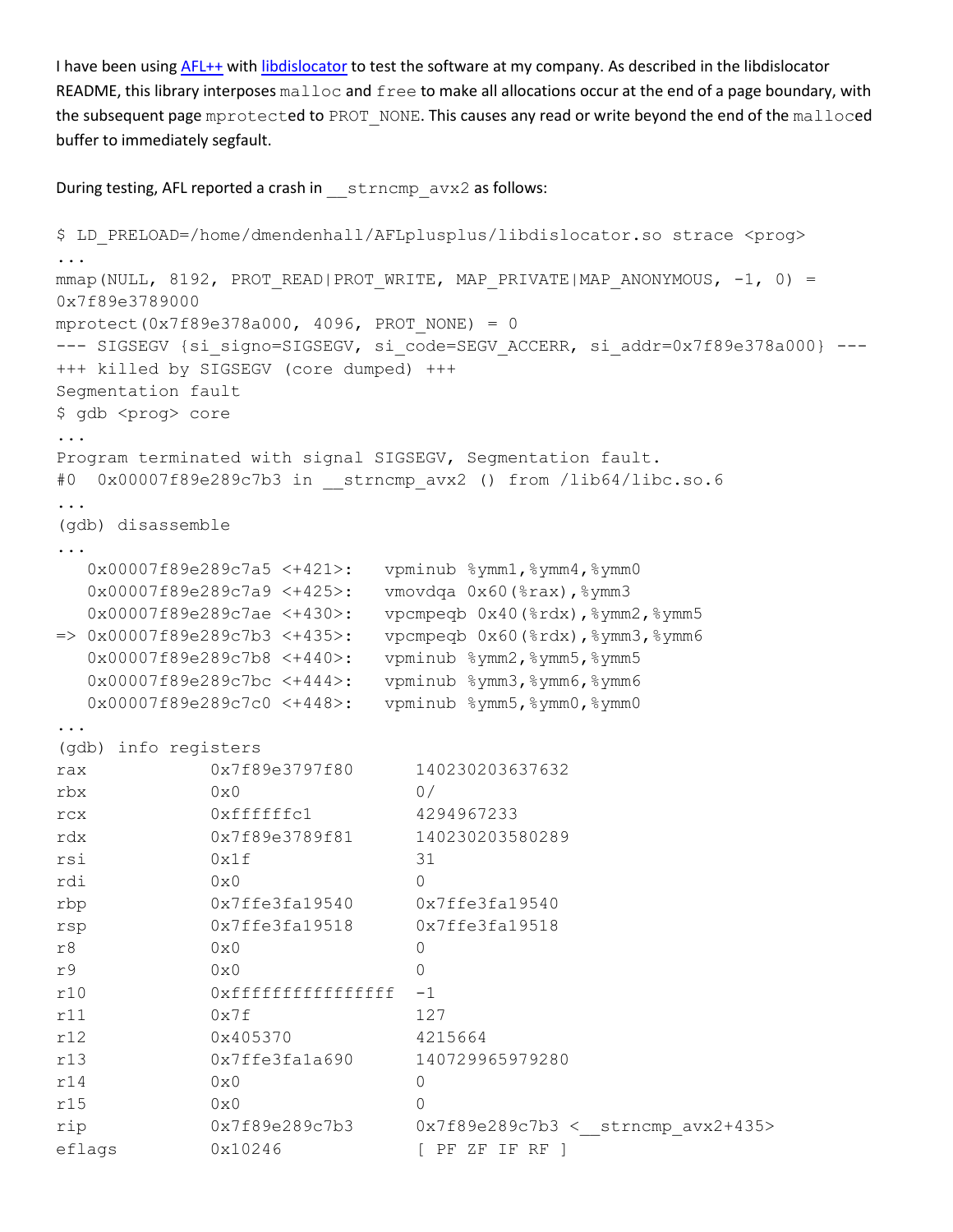| CS | 0x33 | 51 |
|----|------|----|
| SS | 0x2b | 43 |
| ds | 0x0  | Ω  |
| es | 0x0  | 0  |
| fs | 0x0  | Ω  |
| qs | 0x0  | ∩  |

The crashing instruction is attempting to read 32 bytes starting at  $0x7f89e3789fe1$  (%rdx+0x60). This will be bytes 0x7f89e3789fe1 through 0x7f89e378a000, inclusive. As we can see from the strace output, the page starting at address  $0x7f89e378a000$  has been marked PROT\_NONE. That means the code is reading one byte into unreadable memory, causing the segfault.

Of course, normally in this situation the problem is the calling code, not glibc, so I traced through the crash in gdb.

```
$ gdb <prog>
...
(gdb) set exec-wrapper env 
'LD_PRELOAD=/home/dmendenhall/AFLplusplus/libdislocator.so'
(gdb) break __strncmp_avx2
Breakpoint 1 at 0x7ffff7037600
(gdb) run
Breakpoint 1, 0x00007ffff7037600 in strncmp avx2 () from /lib64/libc.so.6
(gdb) info registers
rax 0x7ffff7f29fe8 140737353261032
rbx 0x0 0
rcx 0xd1aa 53674
rdx 0x80 128
rsi 0x7ffff7f1ff80 140737353219968
rdi 0x7ffff7f2df7f 140737353277311
rbp 0x7fffffffc6e0 0x7fffffffc6e0
rsp 0x7fffffffc6b8 0x7fffffffc6b8
r8 0x80 128
r9 0x0 0
r10 0x0 0
r11 0x7ffff7037600 140737337587200
r12 0x405370 4215664
r13 0x7fffffffd830 140737488345136
r14 0x0 0
r15 0x0 0
rip 0x7ffff7037600 0x7ffff7037600 < strncmp avx2>
eflags 0x206 [ PF IF ]
cs 0x33 51
ss 0x2b 43
ds 0x0 0
es 0x0 0x0
f s 0x0 0
gs 0x0 0x0
```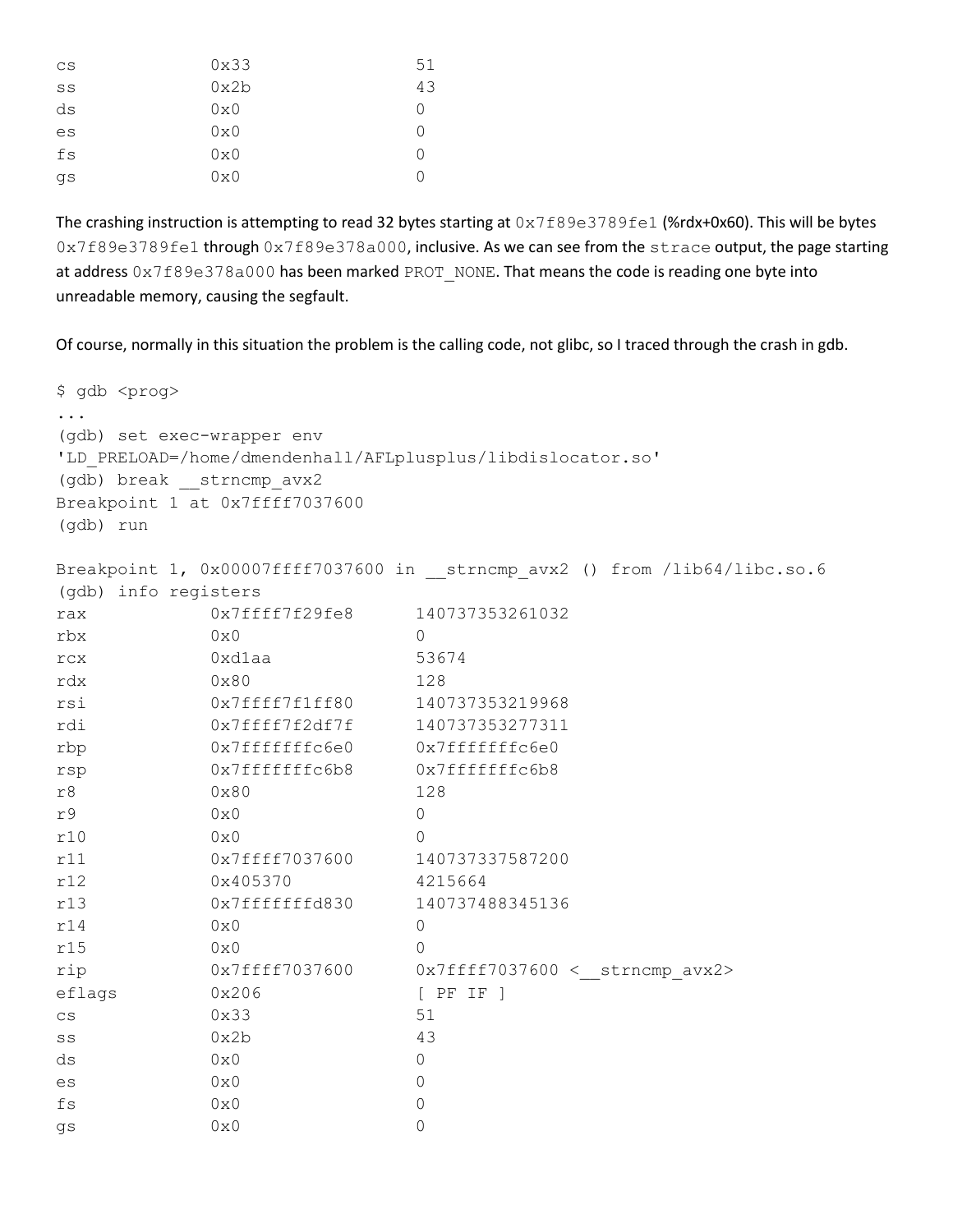As we can see from the registers %rdi, %rsi, and %rdx, the arguments to  $strump$  were  $0x7ffff7f2df7f$ , 0x7ffff7f1ff80, and 128. These pointers are, respectively, 129 and 128 bytes away from their page boundaries, so a strncmp of length 128 should be fine. It is not shown here, but the 129 byte string is NUL terminated while the 128 byte string is not. The strings are otherwise identical.

As I traced through the strncmp avx2 assembly, program flow was as follows:

- ENTRY (STRCMP)
- L(cross\_page)
- L(cross\_page\_1\_vector)
- L(cross\_page\_1\_xmm)
- L(cross\_page\_8bytes)
- L(cross\_page\_4bytes)
- L(cross\_page\_loop)
	- o Repeated 129 times
- L(main\_loop\_header)
- $\bullet$  ...

In other words, the algorithm correctly determined that the strings were at page boundaries and fell back to the onebyte-at-a-time loop. However, the last iteration of cross page loop did not proceed to L(zero) as it should have but instead went to main loop header. The reason is that 128, in addition to being the length passed to strncmp, is also (VEC SIZE  $*$  4). Here is the relevant code from cross page loop:

```
addl $SIZE OF CHAR, %edx
       cmpl $ (VEC\_SIZE * 4), %edxje L(main loop header)
# ifdef USE_AS_STRNCMP
       cmpq %r11, %rdx
        jae L(zero)
# endif
```
\$SIZE\_OF\_CHAR is 1, so on the 129<sup>th</sup> iteration this is added to %edx of 0x79 to yield %edx of 0x80. This is then compared to  $\frac{1}{2}$  (VEC SIZE  $*$  4). The values match, so the code jumps to L (main loop header). Waiting immediately after this code is a comparison to %r11, which is also 0x80. Had this test executed first, cross\_page\_loop would have correctly determined that the first 128 bytes of the two strings were identical and exited the function. Instead, we proceed to the main loop which eventually reads past the end of the string.

To correct this bug, the order of the two tests should be inverted as follows:

```
--- glibc-2.28.orig/sysdeps/x86_64/multiarch/strcmp-avx2.S 2020-05-06
15:00:55.475787638 -0700
+++ glibc-2.28/sysdeps/x86_64/multiarch/strcmp-avx2.S 2020-05-06 
16:26:40.209796315 -0700
@@ -637,12 +637,12 @@
 # endif
        jne L(different)
       addl $SIZE OF CHAR, %edx
       cmpl $(VEC~SIZE ~*~ 4), %edx
```